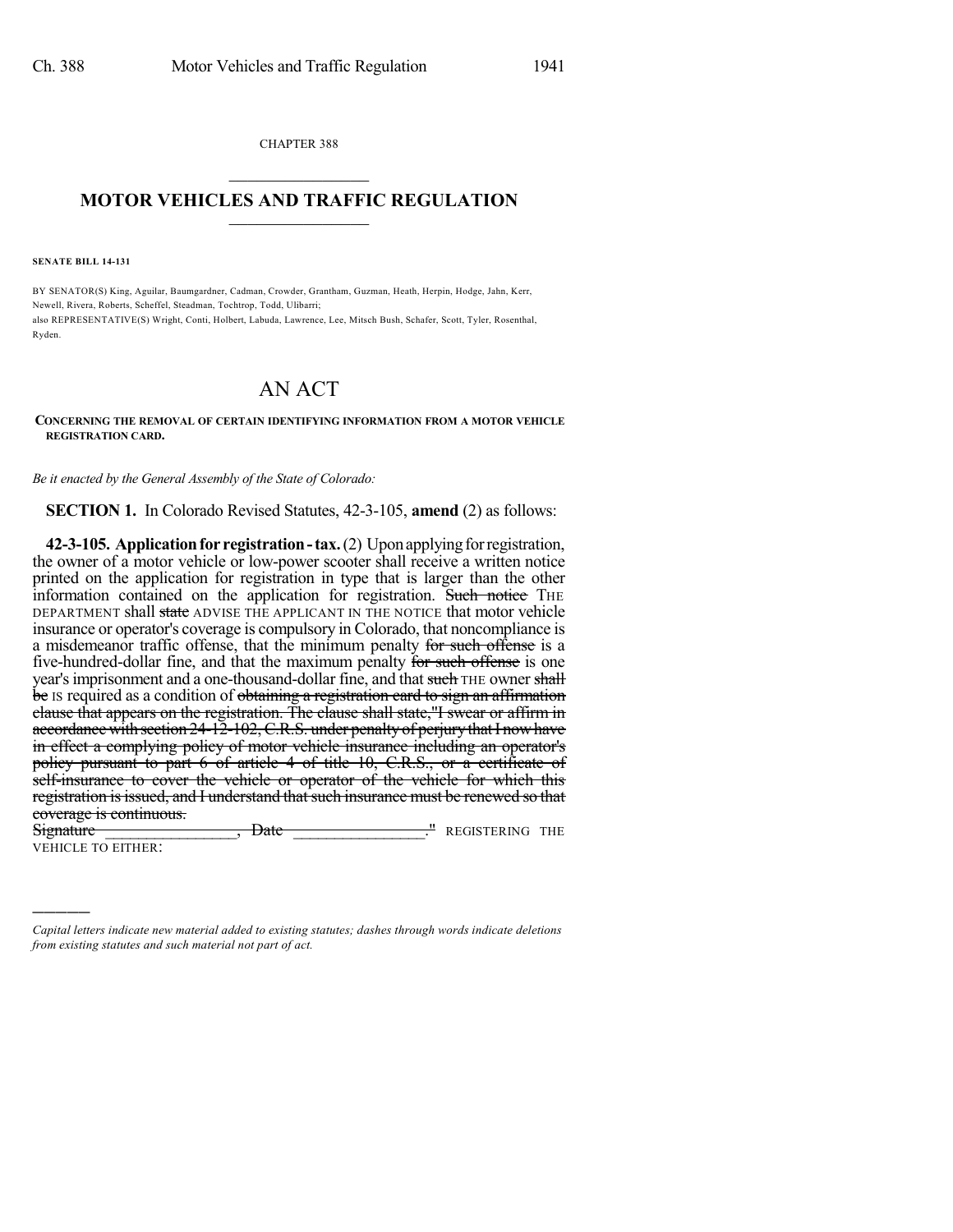(a) SIGN A STATEMENT OF NONUSE UNDER PARAGRAPH (f) OF SUBSECTION (1) OF THIS SECTION; OR

(b) PROVIDE PROOF OF INSURANCE UNDER PARAGRAPH (d) OF SUBSECTION (1) OF THIS SECTION.

**SECTION 2.** In Colorado Revised Statutes, 42-3-113, **amend** (2) introductory portion, (2) (h), (5), (7), and (8) (a)(I); **repeal** (2) (d) (V); and **add** (2.5) asfollows:

**42-3-113. Records of application and registration.** (2) EXCEPT AS PROVIDED IN SUBSECTION (2.5) OF THIS SECTION, the department, upon registering a vehicle, shall issue to the owner a registration card TWO REGISTRATION CARDS, EACH OF which shall contain CONTAINS upon its face the following:

(d) A notice, in type that is larger than the other information contained on the registration card:

(V) That such owner shall be required upon receipt of the registration card to sign the affirmation clause on such card that states:

I swear or affirm under penalty of perjury that I now have in effect a complying policy of motor vehicle insurance pursuant to part 6 of article 4 of title 10, C.R.S., or a certificate of self-insurance to cover the vehicle for which this registration is issued, and I understand that such insurance must be renewed so that coverage is continuous.<br>Signature

 $,$  Date  $\qquad \qquad$ 

(h) Such other statements of fact as may be determined by the department, BUT NOT THE OWNER'S SIGNATURE.

(2.5) NOTWITHSTANDING SUBSECTION (2) OF THIS SECTION, THE DEPARTMENT SHALL PRINT ONE REGISTRATION CARD WITHOUT THE OWNER'S ADDRESS AND ISSUE THE CARD TO THE OWNER; EXCEPT THAT, IF THE MOTOR VEHICLE IS A COMMERCIAL VEHICLE,THE DEPARTMENT SHALL PRINT BOTH REGISTRATION CARDS ISSUED TO THE OWNER WITH THE OWNER'S ADDRESS. THE DEPARTMENT SHALL PRINT THE FOLLOWING STATEMENT ON EACH REGISTRATION CARD THAT IS PRINTED WITHOUT AN ADDRESS:

"THIEVES HAVE BEEN KNOWN TO USE THE ADDRESS FROM A REGISTRATION CARD TO STEAL FROM THE VEHICLE'S OWNER. FOR ADDED SECURITY, YOU ARE ENCOURAGED TO KEEP ONLY THIS REGISTRATION CARD IN YOUR VEHICLE. IT DOES NOT CONTAIN YOUR ADDRESS."

 $(5)$  The owner, upon receiving the registration card, shall sign the usual signature or name ofsuch owner with pen and ink in the space provided upon the face ofsuch card. The DEPARTMENT SHALL NOT REQUIRE THE OWNER TO SIGN THE REGISTRATION CARD.

(7) Within thirty days after moving from an address or changing the name of the owner listed upon a vehicle registration, a person shall notify the county of residence in which the vehicle is to be registered. in writing of the person's old and